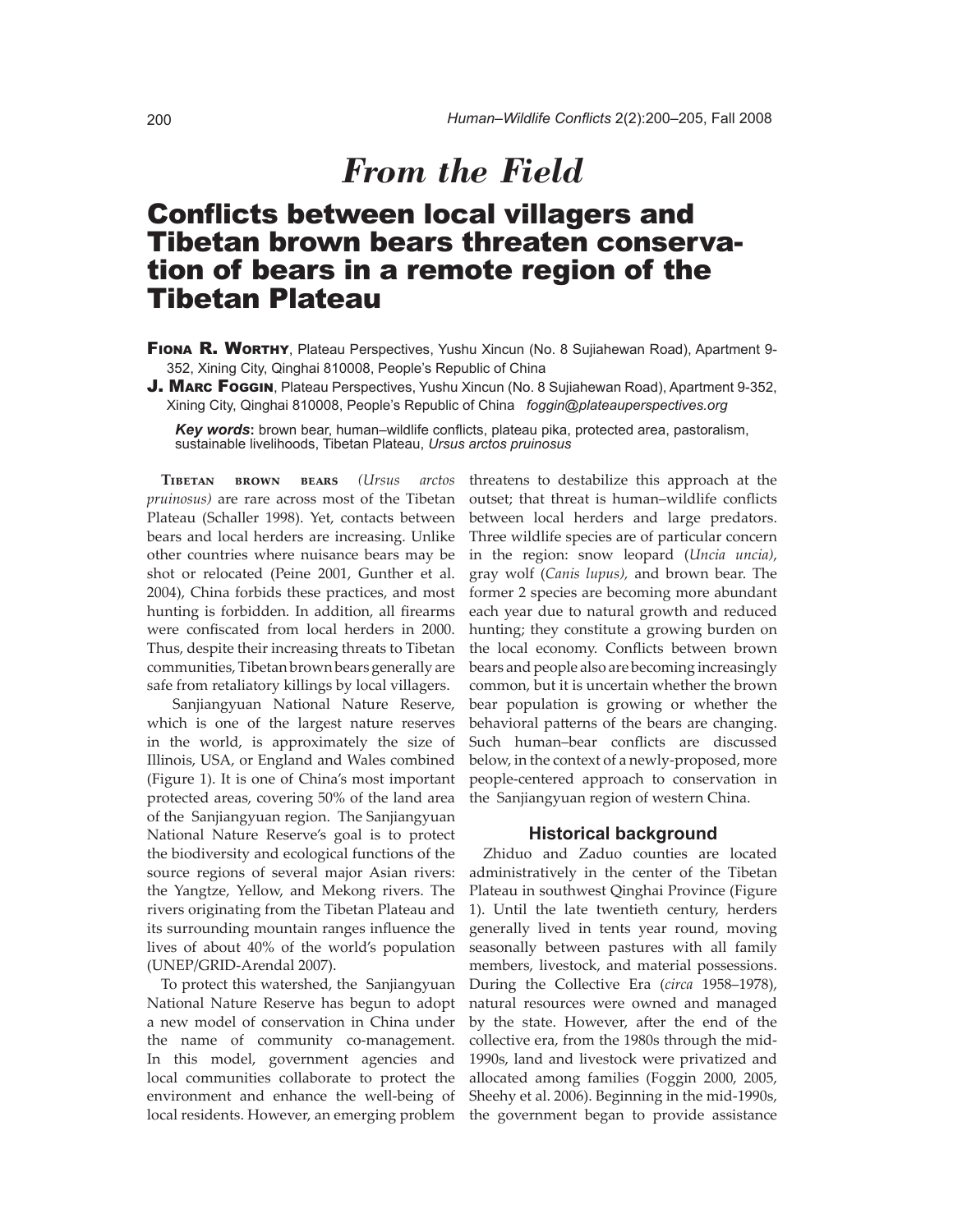for Tibetan herders, building houses (winter homes) as part of a new, comprehensive program to alleviate poverty (Foggin 2008). With the provision of such homes, it became possible for people to store greater quantities of

Plateau (Smith et al. 1990, Schaller 1998, Smith and Foggin 1999, Xu et al. 2006). Yet, the pika constitutes up to 70% of the Tibetan brown bear's diet (Schaller 1998, Xu et al. 2006), and the pika's eradication could cause starvation



**Figure 1**. The location of the Tibetan Plateau, Qinghai province, Tibet Autonomous Region, the San-jiang-yuan region, and the study area (gray) within China. Inset is a more detailed map of the study area, the counties of Qumalai, Zhiduo, and Zaduo. Villages are marked where there have been reports of occurrences of conflict with Tibetan brown bears in 2006–2007. Symbols indicate incidences of homes raided (gray rectangles), and livestock killed (gray polygons), and people attacked (gray circles).

food and other supplies for all seasons and to leave these supplies behind when they moved into their traditional yak-hair tents on the summer pastures. Over the following decade, it appears that brown bears discovered a new source of abundant, undefended food and learned that breaking into herders' homes may produce a profitable food reward.

## **Recent developments**

According to local herders, such humanwildlife conflicts increased most dramatically in the summer of 2007, purportedly due to a significant reduction in bear prey species following the most recent large-scale implementation of a government policy in December 2006. This misguided policy aimed to eradicate the plateau pika (*Ochotona curzoniae*) to reduce grazing pressure over large areas of the Tibetan

to bears (and other predators, as well) unless these predators can switch to an alternative food source, such as food found in human dwellings. This explanation for increased bear-human conflicts is supported further because, to date, there is no reported increase in frequency of raids by bears in Cuochi village, located in neighbouring Qumalai County, where the plateau pika has not been poisoned.

In addition, some herders have suggested that bears might need to supplement their diet with food from local people's homes because another natural prey species, the Himalayan marmot (*Marmota hima-*

*layensis*), also has decreased significantly. The marmot has been subjected to hunting and also to lethal control in recent months to prevent the spread of the bubonic plague.

## **Results of focus groups and community meetings**

From May to November 2006, we conducted 4 focus group discussions in Zhiduo County, specifically in Zhiduo town and in Yaqu, Muqu, and Dangqu villages. Focus group members were livestock herders; group sizes ranged from 5 to 9 herders, with a total of 23 participants. According to official sources, during 2000 the population of Zhiduo county was 24,194 people in 5,202 families (Ju 2002, Zhang and Zhu 2002, Zheng and Li 2004). Human-wildlife conflicts were 1 of 4 topics covered in the focus groups; other topics discussed were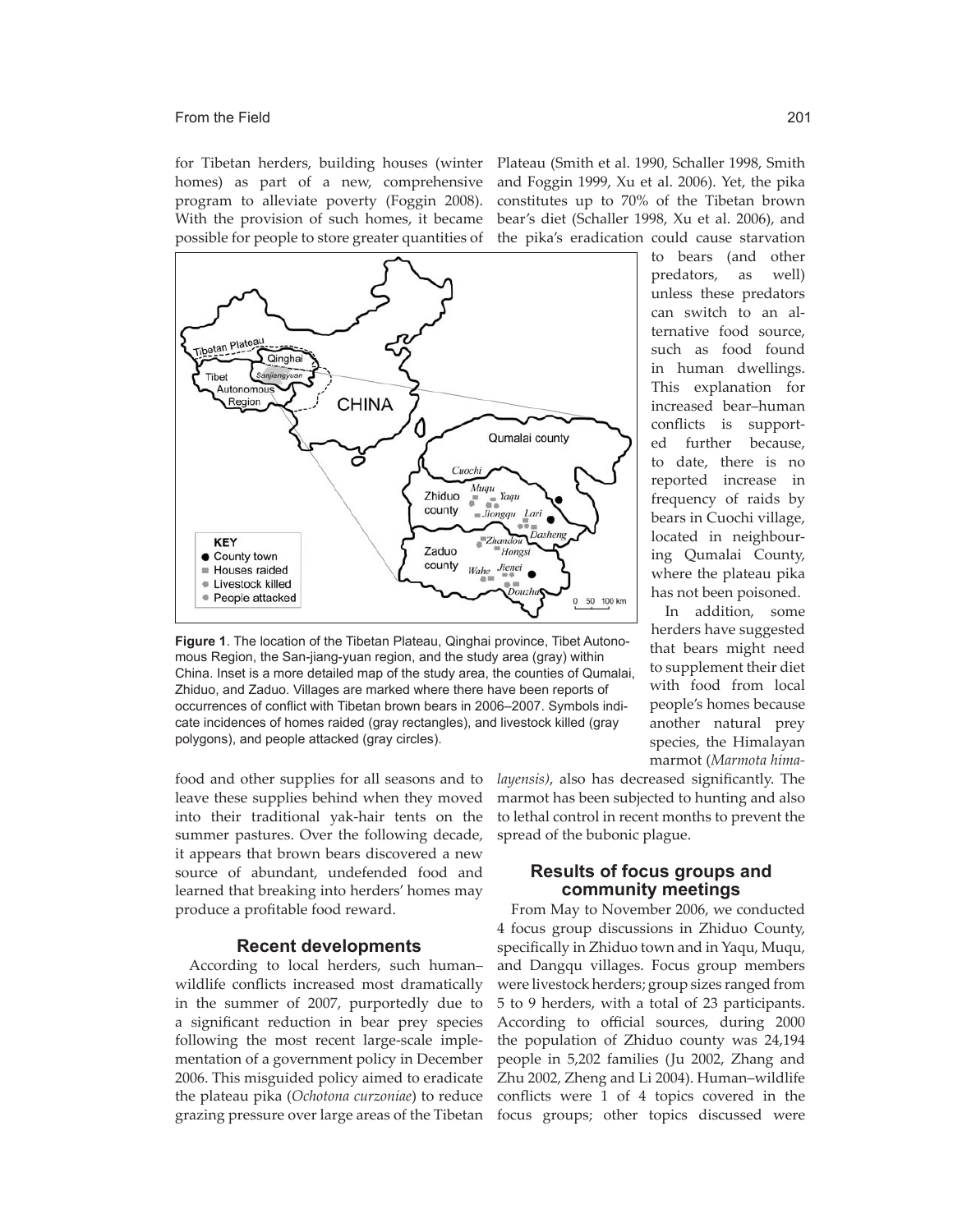environmental change, grazing systems, and rangeland livestock productivity. Only in Yaqu did participants report that brown bears were attacking livestock.

In June 2007, we interviewed herders and community leaders in Zaduo County about wildlife abundance and human-wildlife conflicts. Participants reported that brown bears were present near Puke village; however, no mention was made of any conflict. No bears were reported near Zhaqing town. However, closer to the border with Zhiduo County, numerous bears were reported and were considered a threat to livestock, as well as to homes in Zhandou village. In neighbouring Hongsi village, bears broke into homes, ate the food supplies, and destroyed furniture. Reportedly, winter homes were broken into each year when the families moved to their summer pastures. Loss of livestock and destruction of homes caused by brown bears also were reported in Douzha, Jienei, and Wahe villages of Zaduo county (Figure 1).

Many other discussions also have occurred since 1998, when one of the authors (JMF) began to work in the area. Recently, in August 2007, we participated in a community festival in Lari village (Zhiduo County) organized by the Upper Yangtze Organization. Meetings were held on a variety of environmental issues. The meetings were attended by many local herders and delegates from several local environmental nongovernmental organizations (NGOs) working in Qinghai and Sichuan provinces. Local government leaders and Sanjiangyuan National Nature Reserve staff and authorities (i.e., key representatives from the national level body that is responsible for nature conservation) also attended the meetings; this was very significant because previously such discussion and collaboration was lacking. The problem of nuisance bears was the main focus of discussion for a full day. Four main communities were represented at the meeting: Muqu, Yaqu, Dasheng, and Lari villages. Within these villages, nearly 50 homes  $(5-10\% \text{ of households})$  were reported to have been raided by bears in 2007. Some homes were raided repeatedly, bringing the total number of incidents to 70, a massive rise over previous years.

A brief description of several specific instan-

ces may help further elucidate the nature and extent of the problem. Of 12 participants from Lari village, where the community meeting took place, 5 herders had their homes broken into by brown bears during 2007. Some of the damage inflicted is shown in Figure 2. Two of the 3 herders we interviewed had their winter homes broken into during 3 consecutive years, while the third herder's home was raided for the first time in 2006. In 1 case, a bear entered through the back door; in another case, a bear broke down the back wall of the house; in the third case, a bear broke the door, windows, and roof, and destroyed furniture in every room of the house. Herders reported that bears most commonly break through the door or roof, and most break-ins occur between May and July, after the families moved to their shortterm summer pasture homes. In no case had livestock been left near the house. However, in all cases food had been left in the winter home, which may have attracted bears. Although no person in the 3 families was attacked by a bear, bears killed 18 sheep owned by one family and 13 sheep owned by another.

Bears usually raid homes only after the families have moved away; however, bears are not afraid to break in if only 1 person is present. Two anecdotes were given to illustrate this fact. Within the last year, one man in his 50s or 60s was in a back room of his house when a bear entered and raided the main room. On a different occasion, knowing that a bear was in the area, a doctor went to guard his house. However, even loud noises were not sufficient to scare the bear away, and the man was forced to retreat to the roof of his house while the bear raided the room below. Most herders, consequently, now are too afraid to leave only 1 person behind to guard their winter homes. Nonetheless, even this precaution may soon be insufficient for people's safety. In September 2007, 2 bears raided 1 room of a home while the whole family was sitting in the adjoining room.

Several local sources have confirmed that bears began to raid homes 2 or 3 years ago. Such raids have increased, with 2007 being the worst year for bear raids so far. When doors are locked, the bears simply break down the walls of the mud-brick homes. They squash stoves and chimneys and generally destroy the homes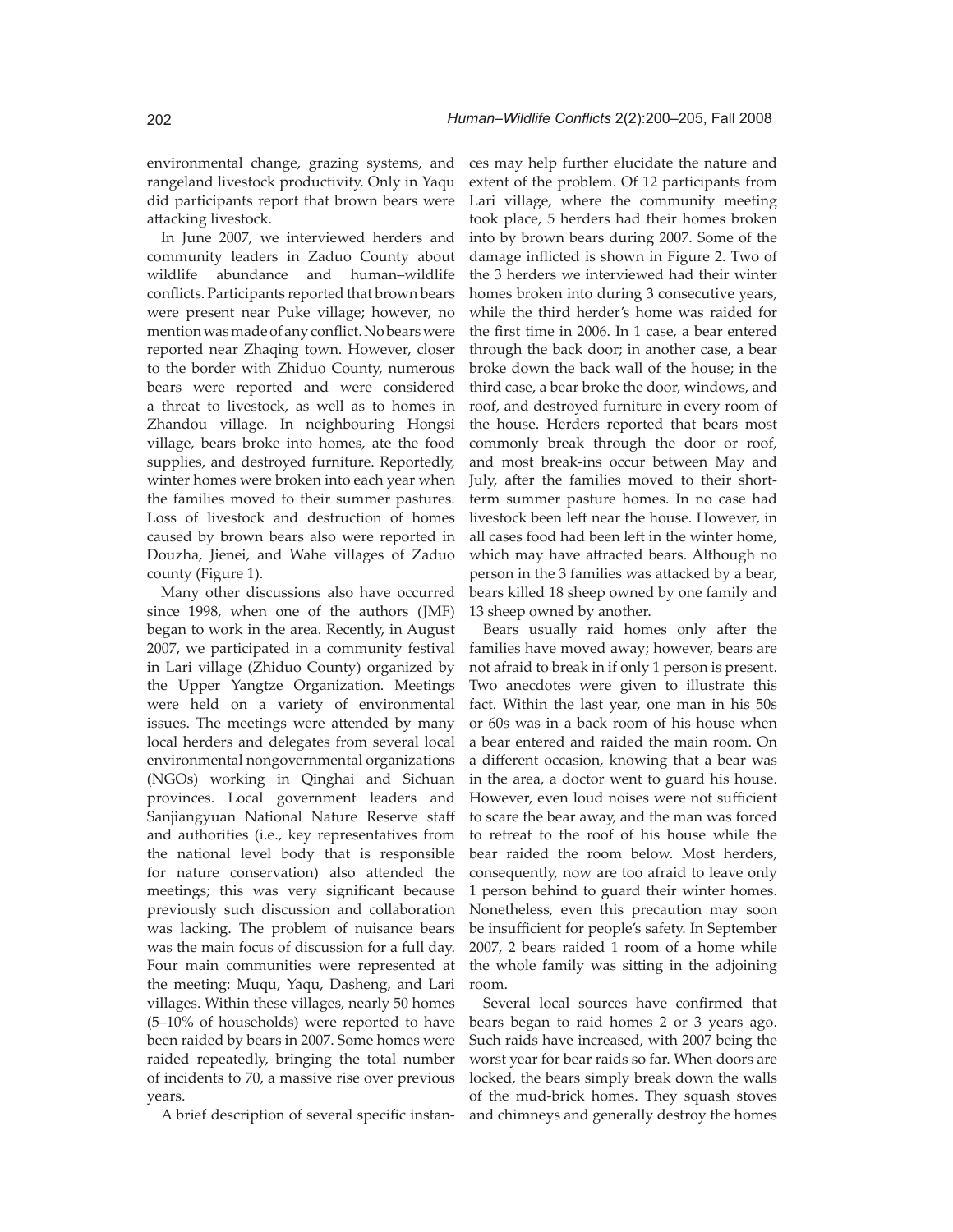as they consume stored food (Figure 2b and 2c). This was reported to be happening widely in the region with no apparent association with proximity to streams, rivers, or other water sources. Except for open plains, which are farthest from the bears' preferred mountain habitat, bears now are breaking into homes on a regular basis, with some homes having been raided 4 or 5 times in 2007.

## **Locally proposed solutions to**  minimize human–bear conflicts

Attempts to minimize human-bear conflicts have included strengthening doors and walls, building fences around houses, placing scarecrows near houses, leaving radios playing while residents are away, lighting firecrackers to scare bears, and leaving dogs to guard the houses. These measures have been largely unsuccessful.

Many families feel they have suffered so much economic loss that they should be allowed to kill problem bears. At a minimum, it was suggested that such bears be relocated. Some herders suggested that as a preventive measure,  $\geq 1$  bears should be killed each year so that remaining animals would learn to fear people. This method often was used before guns were confiscated. In another approach, all the families in one village in the neighbouring province of Sichuan chose to build a safe room in which to store food, with 3 people left behind to guard it when herders and their families move to their summer pastures. While communal food-guarding appears to have been successful to date in Sichuan, the approach was deemed impractical by most participants of the community meeting in Lari village.

Everyone at the recent community gathering agreed that the main cause of brown bears attacking winter homes was their attraction to food supplies left inside. However, those who attended the meeting remained divided about the feasibility of carrying all their food supplies with them when they move to their summer pastures. It may, therefore, be most practical to work together with the community to develop a bear-proof container, possibly partially buried in the ground and located near each family's winter home, and to design and introduce solarpowered electric fencing to protect homes from bear attacks. These approaches will be discussed



**Figure 2**. Damaged homes in Lari caused by brown bears. The destruction observed included (a) broken windows, (b) broken walls, and (c) broken furniture.

further at subsequent community meetings. Bear-proof containers have been successfully used in North America, but the cost of purchase and shipping bear-proof containers to Sanjiangyuan region would be prohibitive for these communities. Instead, it is necessary to design, field-test, and locally produce effective but lowcost containers and other equipment.

# **Discussion**

While the total number (or density) of bears in the area remains unknown, most local people feel that there are too many bears, and they are convinced that it is not just a few nuisance bears causing problems. Indeed, descriptions of the age and gender of raiding bears indicate at least 6 bears are causing damage in Yaqu village alone. Costs of repairing damage have been estimated at between  $$700$  and  $$2,800$  - an amount that far exceeds most families' annual income. Further financial costs are incurred by bears killing sheep. Although bears have rarely harmed people to date, many herders fear future attacks. Human-wildlife conflict, therefore, has become a prime concern of the Sanjiangyuan region's herders. It is vital that the plans made by the Sanjiangyuan National Nature Reserve address this human-wildlife conflict in a fair, equitable, and timely manner. A compensation program for local herders who suffer losses from bears needs to be discussed as part of this planning process.

For several years, the local communities have been highly motivated to protect their wildlife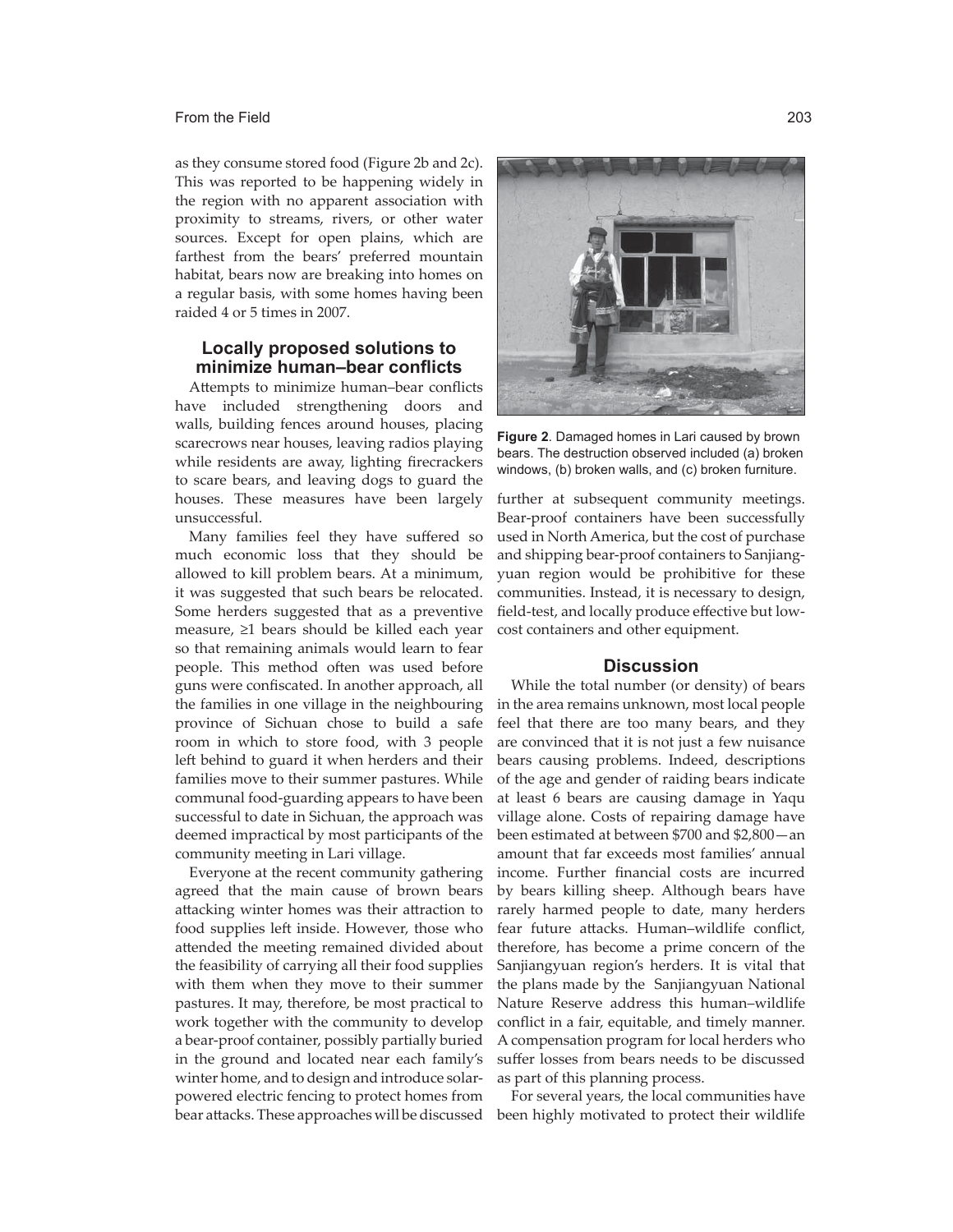

## **Figure 2 b.**

(Foggin 2000, 2005, 2008), and their support for conservation efforts remains invaluable. However, the case of bear attacks in the Tibetan Plateau region illustrates that the human cost of conservation can be high for local villagers and could eventually erode their support. Community co-management of wildlife aims to benefit both people and wildlife by addressing development and conservation in tandem (Cooke and Kothari 2001, Pound et al. 2003, Borrini-Feverabend et al. 2004). To date, such co-management has been manifest primarily in the form of focus group discussions (with representatives from local communities) and community meetings involving higherlevel government authorities. Ultimately, all key stakeholders must be considered, and government policy must be applied in ways appropriate to the local ecological and cultural situation for conservation efforts to succeed (Cotton 2008, Lemelin 2008). There appears now to be a new and unique window of opportunity for community co-management to be tested in the Tibetan Plateau region. Hosted by Plateau Perspectives, local communities and NGOs already have met together with local and regional government decision-makers on several occasions to jointly discuss and plan future cooperation for the management of natural resources. As of January 2008, a formal long-term agreement has been signed between Plateau Perspectives and the Sanjiangyuan National Nature Reserve to promote community co-management in the region, including the



## **Figure 2 c.**

mitigation of human-wildlife conflicts. This new approach to conservation is considered to be a top priority initiative for the next few years. Not only the Tibetan brown bear, but all the wildlife and grassland ecosystems of the Tibetan Plateau may stand to benefit from good co-management.

## **Acknowledgments**

W. Xuri and P. Tsering helped organize the community meeting held in August 2007. M. E. Torrance-Foggin provided valuable assistance in gathering information and highlighting the extent of human-wildlife conflict in the project area. We also thank Mr. Zhangbin, for contributing one of the photographs.

## **Literature cited**

- Borrini-Feverabend, G., A. Kathari, and G. Oviedo, 2004. Indigenous and local communities and protected areas: towards equity and enhanced conservation. IUCN, Gland, Switzerland, and Cambridge, UK.
- Cooke, B., and U. Kothari, editors. 2001. Participation, the new tyranny? Zed Books, London, UK.
- Cotton, W. 2008. Resolving conflicts between humans and the threatened Louisiana black bear. Human–Wildlife Conflicts 2:152–152.
- Foggin, J. M. 2000. Biodiversity protection and the search for sustainability in Tibetan Plateau grasslands (Qinghai, China). Dissertation, Arizona State University, Tempe, Arizona, USA.
- Foggin, J. M. 2008. Depopulating the Tibetan grasslands: national policies and perspectives for the future of Tibetan herders in Qinghai Province, China. Mountain Research and Development 28:26–31.
- Foggin, J. M. 2005. Highland encounters: build-